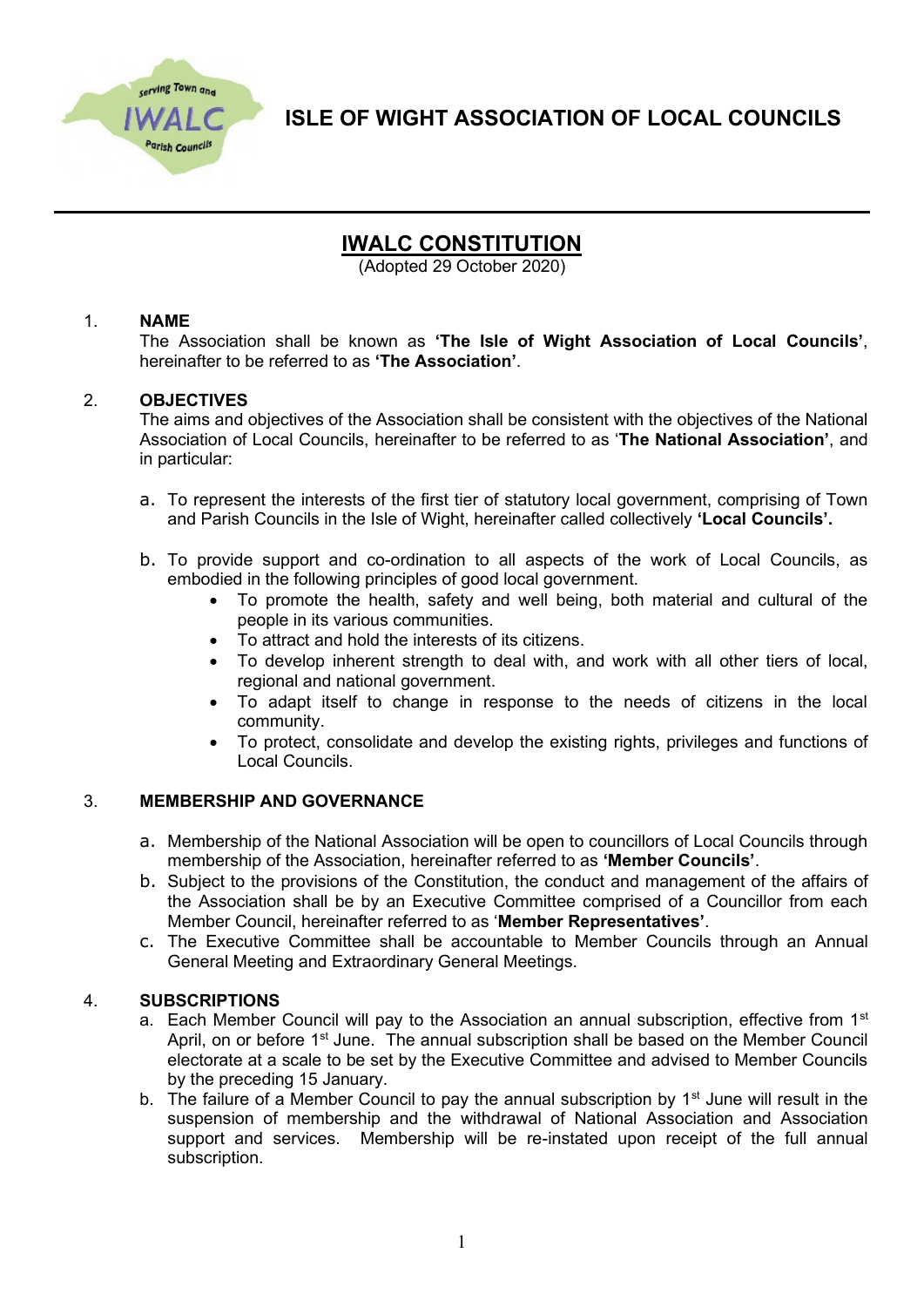# 5. **CONTRIBUTION TO THE NATIONAL ASSOCIATION**

The Association shall pay to the National Association all subscriptions due in accordance with the National Association's Constitution.

# 6. **PRESIDENT AND VICE PRESIDENTS**

A President and Vice Presidents may be appointed by the Association at a General Meeting and to remain in office until the next Annual General Meeting but shall be eligible for immediate reelection. The term of office of a President or Vice President may only be terminated prematurely by a resolution passed at an Extraordinary General Meeting.

# 7. **FINANCIAL MANAGEMENT**

- a**.** An Honorary Treasurer shall be appointed by the Association at the Annual
- General Meeting and shall remain in office until the following Annual General Meeting but shall be eligible for immediate re-election. A casual vacancy shall be filled by the Executive Committee. The Honorary Treasurer will be the Association's Responsible Financial Officer, and as such will be responsible for the proper administration of the Association's finances under the direction of the Executive Committee and of any sub committee appointed with responsibility for the Association's financial management. The Honorary Treasurer shall be an ex officio member of the Executive Committee and any sub committee with responsibility for the Association's financial management but shall not have a vote unless also serving as a voting representative of his/her council.
- b. An Independent Accounts Examiner shall be appointed at, and shall be entitled to attend the Annual General Meeting and shall remain in office until the following Annual General Meeting but shall be eligible for immediate re-election. A casual vacancy shall be filled by the Executive Committee. The Auditor may be a serving councillor but shall not be a member of the Executive Committee. The Independent Accounts Examiner will be responsible for carrying out an annual audit of the Association's accounts and for reporting his/her findings to the Executive Committee and the Annual General Meeting. The Executive Committee shall be authorised to agree an appropriate fee for the Independent Accounts Examiner's services.

# 8. **GENERAL MEETINGS**

- a. All Councillors from Member Councils shall be entitled to attend General Meetings.
- b. Clerks from Member Councils may also attend General Meetings but shall not have a vote on any resolution.
- c. The quorum of all General Meetings shall be Councillors representing one-third of Member Councils.
- d. The proceedings of any General Meeting shall not be invalidated because any person entitled to notice of the meeting has not received such notice.

#### 9. **ANNUAL GENERAL MEETING**

- a. There shall be an Annual General Meeting of the Association, held in July on a day decided by the Executive Committee.
- b. Each Member Council shall be given not less than 21 clear days' notice of the date, time and place of the meeting and be given a copy of the annual report and accounts for the preceding financial year.
- c. The business of the Annual General meeting shall be:
	- i. To elect a Chairman
	- ii. To elect a Vice-Chairman
	- iii. To elect a Treasurer
	- iv. To appoint the Independent Accounts Examiner.
	- v. To receive the Annual Report of the Executive Committee.
	- vi. To receive the Associations Accounts for the preceding year.
	- vii. To appoint representatives to outside organisations.
	- viii. To receive such presentations relating to the Association as may be arranged by the Executive Committee.
	- ix. To consider such resolutions as may be proposed by the Executive Committee with not less than 21 clear days' notice.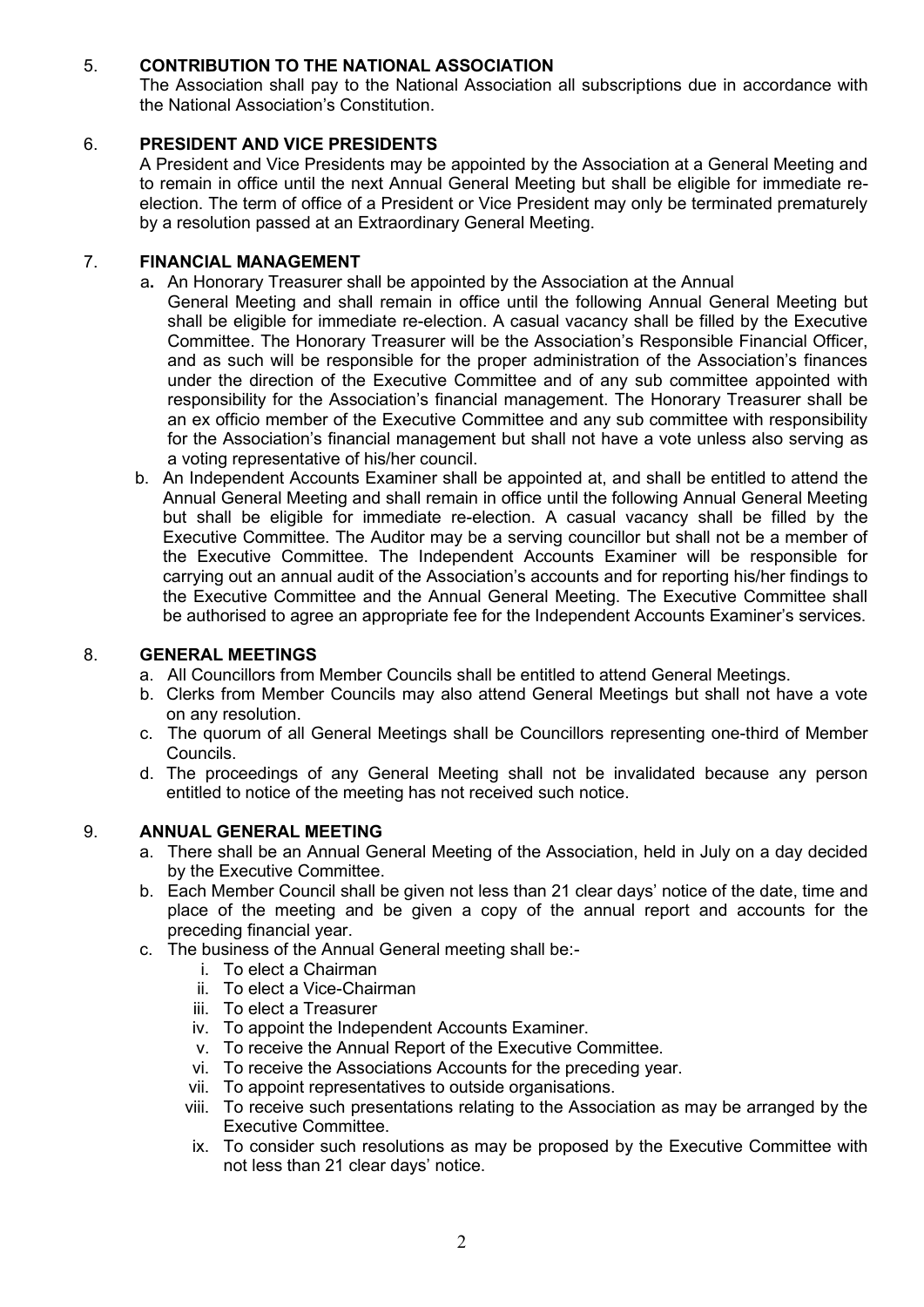Nominations for the above should be received by the Secretary no later than 7 working days prior to the AGM. Nominees for Chairman, Vice Chairman and representatives to outside bodies should be voting members of the Executive Committee or their deputy.

# 10. **EXTRAORDINARY GENERAL MEETINGS**

- a. Extraordinary General Meetings, of which not less than 14 clear days' notice shall be given to each Member Council stating the subject matter of the meeting, may be called at any time by the Executive Committee or shall be called immediately after receipt of a requisition in writing signed by the proper officer of not less than 6 Member Councils.
- b. The subject matter notified to each Member Council will be the only subject matter that can be discussed and voted upon.

# 11. **EXECUTIVE COMMITTEE**

- a. There shall be an Executive Committee comprised of Member Representatives
- b. A Member Representative and a deputy may be nominated by a Member Council failing which, or in their absence, any other Councillor from a Member Council may act as the Member Representative for a particular meeting on a first-come-first served basis.
- c. The Quorum for Executive Committee Meetings shall be one third of Member Councils
- d. The proceedings of any Executive Committee Meeting shall not be invalidated because any person entitled to notice of the meeting has not received such notice.

#### 12. **CHAIRMAN AND VICE-CHAIRMAN**

- a. The Chairman and Vice-Chairman shall be eligible for re-election.
- b. The Chairman shall take the Chair whenever present and the Vice-Chairman shall perform the duties of the Chairman in the Chairman's absence. If at any meeting both the Chairman and Vice-Chairman are absent, the Executive Committee shall elect a chairman for that meeting from among their number.
- c. Removal of any of the officers can only be effected at the AGM in each year or at an Extraordinary General Meeting.

## 13. **SUB-COMMITTEES**

The Executive Committee shall have the power to appoint or disband sub-committees and working parties from time to time as necessary. The quorum shall be one third of the appointees subject to a minimum of three.

#### 14. **EXECUTIVE COMMITTEE MEETINGS**

- a. At the first meeting following the Annual General Meeting, the Executive Committee will agree a schedule of meetings for the forthcoming year to the date of the next Annual General Meeting, as it considers appropriate for the efficient conduct of its business.
- b. Each person entitled to receive the same, shall be given not less than 7 days' clear notice in writing of the time and place of meetings of the Executive Committee or of any subcommittee, specifying in such notice the business to be considered.

#### 15. **FUNCTIONS OF THE EXECUTIVE COMMITTEE**

- a. The Executive Committee will act and make decisions in the interests of the Association as a whole.
- b. Subject to the provisions of the constitution, the Executive Committee will provide for the conduct, management, control and administration of the affairs of the Association.
- c. The Executive Committee may take such steps, incur such expenditure, and acquire and dispose of property, enter into such commitments or arrangements and employ such servants or agents (including a Secretary and a Responsible Financial Officer) as are appropriate to implement the Association's policies.
- d. The Executive Committee shall control the banking and investment of the Association's funds.
- e. The Executive Committee shall prepare and keep under review the Financial Regulations for the efficient transaction of the Association's business.